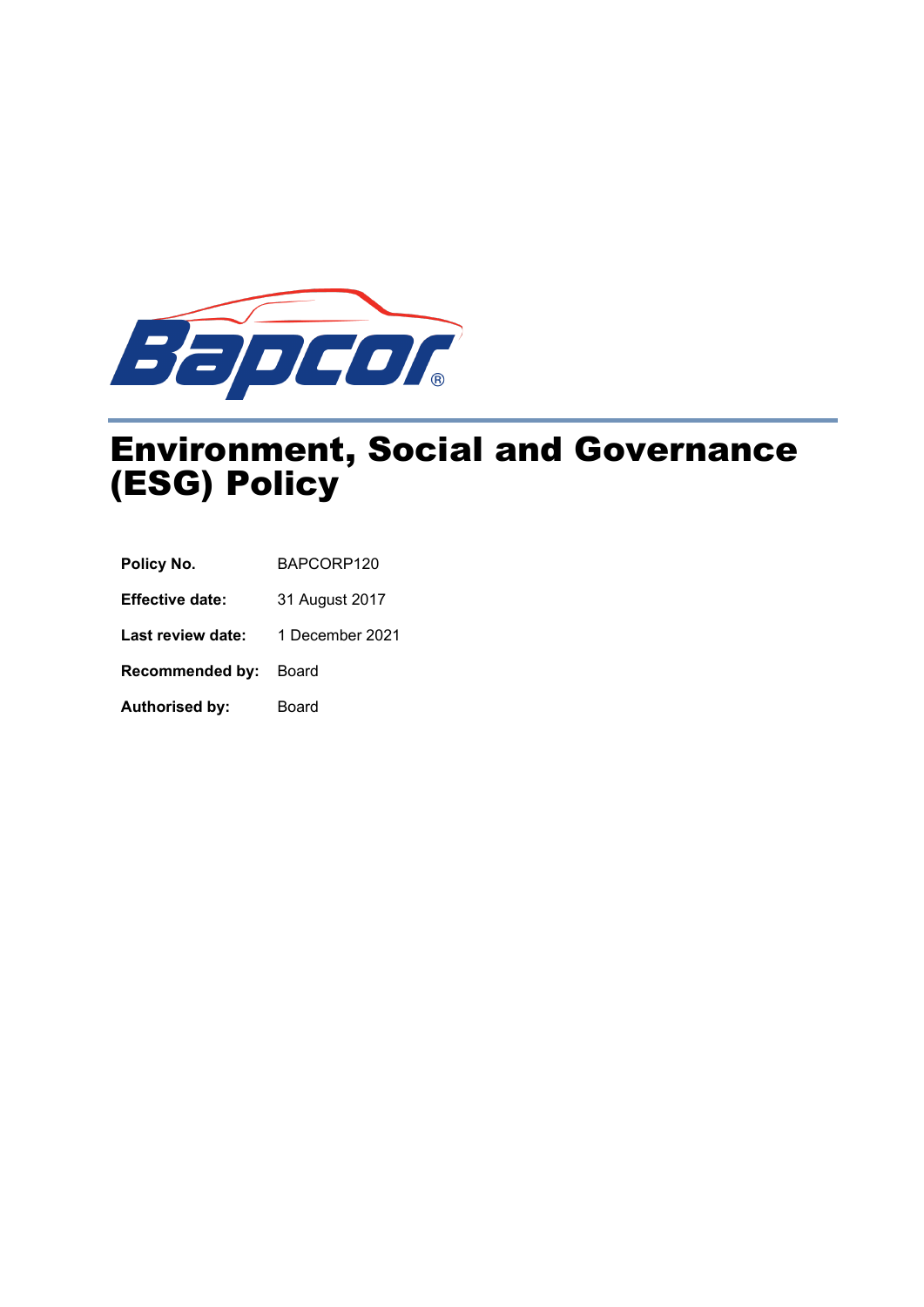

#### **Bapcor Limited ESG Policy**

#### **1 Introduction**

- (a) Bapcor Limited (Bapcor) recognises a sustainable and successful business is impacted by the engagement of stakeholders, delivery of shareholder wealth and optimising business operations in a socially and environmentally responsible manner.
- (b) Bapcor seeks to take an integrated approach toward economic, environmental and social sustainability, aligning company values and strategic direction with positive outcomes for Bapcor's stakeholders, and the wider community in which we operate.
- (c) This policy applies to everyone who works at Bapcor, including contractors and consultants.
- (d) This policy will be reviewed regularly by the board of Bapcor (Board) to ensure its appropriateness.
- (e) The Board has established a Nomination, Remuneration, Environmental, Social and Governance Committee (NRESGC), which operates under the delegated authority of the Board of Directors.

The NRESGC charter (which can be found at [https://www.bapcor.com.au/governance\)](https://www.bapcor.com.au/governance) has been expanded to ensure a focus in ESG by the Committee.

### **2 Commitment of Bapcor**

Bapcor will endeavour to:

- (a) Have regard to Bapcor's responsibility to serve the communities in which Bapcor's businesses operate and impact;
- (b) Consider emerging ESG issues to understand their materiality with regard to Bapcor's long term value creation;
- (c) Review and recommend to the Board on an annual basis Bapcor's Corporate Governance Statement, ESG reporting and the group's ESG achievements and future commitments;
- (d) Oversee the delivery of group environmental sustainability initiatives and commitments, including performance, challenges and opportunities;
- (e) Review the effectiveness of the group's initiatives and policies that support human rights (e.g. modern slavery) in Bapcor's operations and supply chain;
- (f) Review and recommend to the Board on an annual basis Bapcor's Modern Slavery Statement;
- (g) Review and recommend to the Board, Bapcor's annual report to the UN Global Compact via our Communication on Progress;
- (h) Oversee the development of an emissions reduction framework;
- (i) Disseminate this policy to everyone who works at Bapcor, including contractors and consultants; and
- (j) Make this policy publicly available, via publication on the Bapcor website.